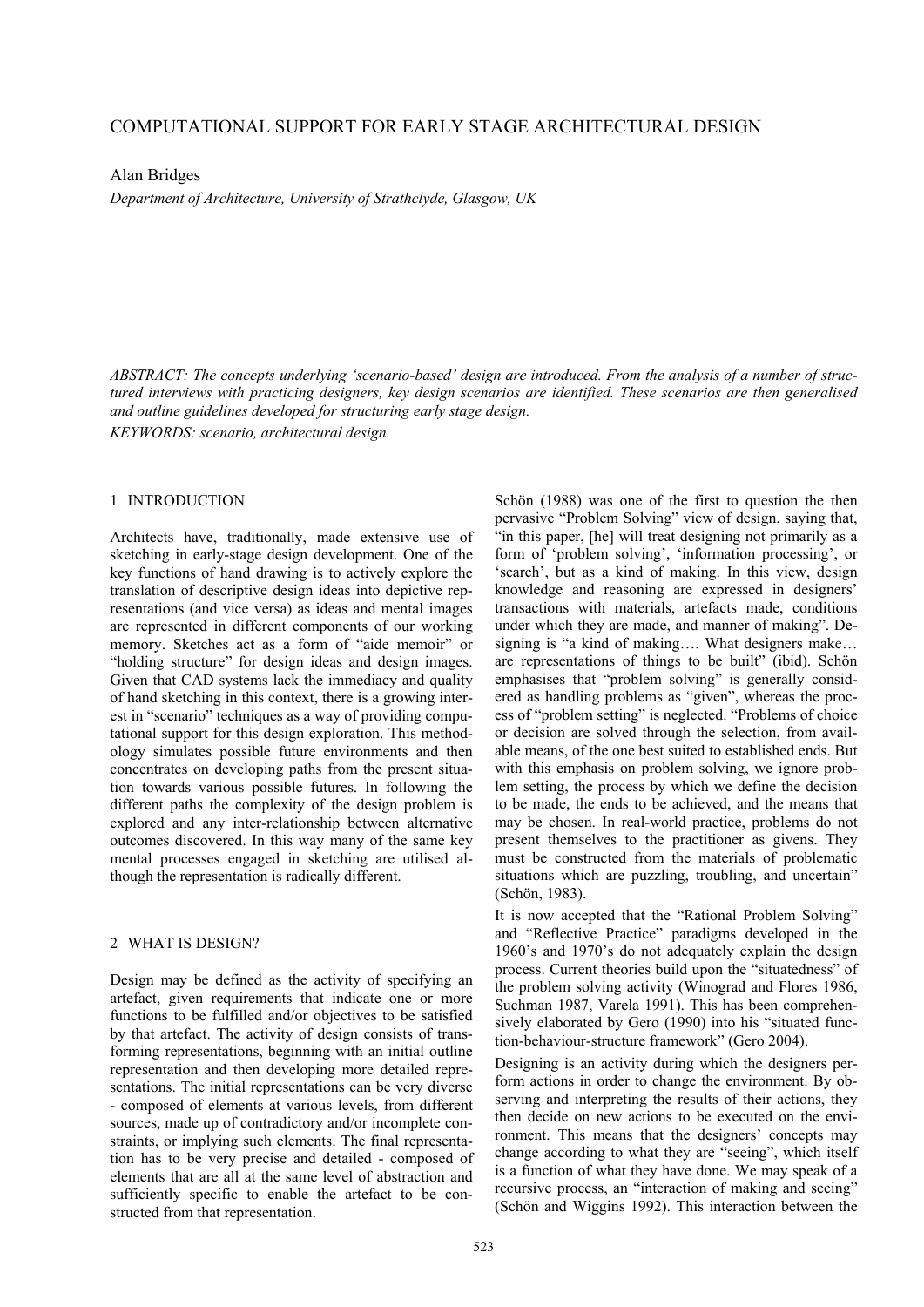designer and the environment strongly determines the course of designing. In experimental studies of designers, some phenomena related to the use of sketches, which support this idea, have been reported. Schön and Wiggins found that designers use their sketches not only as an external memory, but also as a means to reinterpret what they have drawn, thus leading the design in a new direction.

Adopting situated problem solving implies approaching design problems through the eyes of the designer in a particular design situation. This means confronting the vagueness and subjectivity that is involved in local design actions and decisions. However, inasmuch as a design project is a problem solving process for the outside world, it needs to be controlled and the design decisions justified to the stakeholders. In that case there is a need to objectify the goals and decisions in the design project, to effectively eliminate the implicitness and elements of "subjective interpretation" from the design activities. Any perception and problem interpretation must then be made explicit and becomes a subject of negotiation between the designer and the stakeholders. Through this process of negotiating, design becomes a more or less "objective" process, in which problem statements, programmes of requirements, ideas and design concepts are still made "subjectively" and implicitly, but in the end are presented explicitly and evaluated in order to settle them and thus make them real objects in the world. The "objectivity" of the steps in a design process and of the terms used to describe it can thus be considered an artificial construction by the designer(s) for special purposes. This may be achieved through the use of "scenario" techniques. This methodology simulates possible future environments and then concentrates on developing paths from the present situation towards various possible futures. In following the different paths the complexity of the design problem is explored and any inter-relationship between alternative outcomes discovered.

### 3 INDETERMINANCY IN DESIGN

The major cause of the indeterminancy is that design has no special subject matter of its own apart from what the designer conceives it to be. The subject matter of design is potentially universal in scope (design thinking may be applied to any area of human experience) but, in the process of application, the designer must discover or invent a particular subject out of the problems and issues of the specific circumstances.

An architect begins with what might be called *quasisubject matter* (Buchanan, 1992), tenuously existing within the problems and issues of specific circumstances. Out of the specific possibilities of a concrete situation, the architect must conceive a design that will lead to *this* or *that* particular building. A *quasi-subject matter* is not an undetermined subject waiting to be made determinate. It is an indeterminate subject waiting to be made specific and concrete. For example, a client's brief does not present a definition of the subject matter of a particular design. It presents a problem and a set of issues to be considered in resolving that problem.

This is where scenarios take on a special significance as tools of design thinking. They allow the architect to position and reposition the problems and issues at hand. Scenarios are the tools by which an architect intuitively or deliberately shapes a design situation, identifying the views of all participants, the issues which will concern them, and the intervention that will serve as a working hypothesis for exploration and development They are the *quasi-subject matter* of design thinking, from which the architect fashions a working hypothesis suited to particular circumstances.

This helps to explain how design functions as an integrative discipline. By using scenarios to discover or invent a working hypothesis, the architect establishes a *principle of relevance* for knowledge from both the arts and sciences, determining how such knowledge may be useful to design thinking in a particular circumstance without immediately reducing design to one or another of those disciplines. In effect, the working hypothesis that will lead to a particular design solution is the principle of relevance, guiding the efforts of the architect to gather all available knowledge bearing on how the building is finally planned. But does the architect's working hypothesis or principle of relevance suggest that the building itself is a determinate subject matter? The answer involves a critical distinction between design thinking and the activity of production or making. Once a building is conceived, planned and built, it may, indeed, become an object for study by any of the arts and sciences, but in such studies, the activities of design are easily forgotten. The problem for designers is to conceive and plan what does not yet exist.

### 4 DESIGNERS APPROACHES

Scenarios, as a process, work in a similar way, moving the design team away from their existing schemas to explore new territory. The scenario process enables designers to visit and experience the future ahead of time and to create "memories" of the future. This is a form of experiential learning which develops purposeful learning skills (Kolb 1984).



Figure 1. Experiential Knowledge (after Kolb (1984)).

To determine some of the characteristic processes**,** ten practicing architects were interviewed in a series of structured interviews which were recorded, subsequently transcribed and then analysed. The questions were openended in order to encourage discussion without leading to (or implying) particular answers. The discussion was structured as a mixture of general and specific questions, beginning by asking how the designers go about the conceptual design of a new project. For example, do they use generic volumetric forms or do they develop specific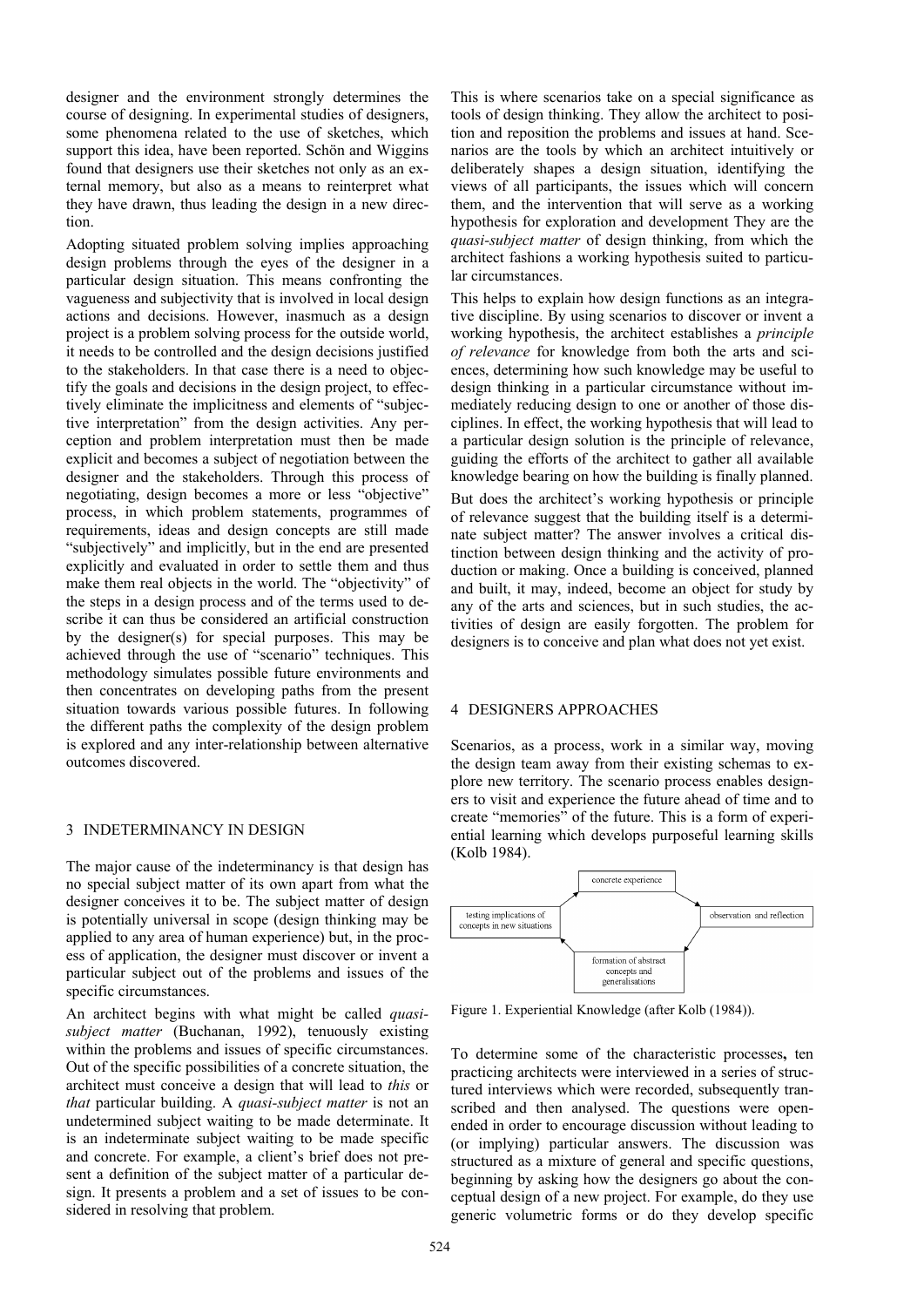forms from, say, site influences. They are then asked about design constraints – are they self-imposed or derived from regulatory frameworks; do they support or limit the design development? How do they decide to adopt one particular idea in preference to another - for example, from previous experience, design precedents, or site/regulatory constraints. Is the approach the same for different building types or large or small scale projects? In conclusion they are asked to illustrate their approach by reference to one of their design projects.

The preliminary findings show a number of distinct approaches:

- A01 and A06 begin with technological issues and develop particular design details which then lead to specific forms
- A02, A07 and A08 use pure forms to develop a 'geometry' in response to the site. A09 works in a similar way but with physical models
- A03 tries to distil the essence of the site, taking inspiration from artefacts found on the site
- A04 relates client requirements to specific functional architectural standards
- A05 derives visual axes from the site
- A10 works from design precedents

These general approaches are summarised in Table 1.

Table 1. General Design Approaches.

| Designer | Brief     | Function | Client | Site      | Context | Scale | Material | ${\tt Form}$ | Feelings |
|----------|-----------|----------|--------|-----------|---------|-------|----------|--------------|----------|
| A01      |           |          |        |           |         |       |          |              |          |
| A02      |           |          |        |           |         |       |          | $\bullet$    |          |
| A03      |           |          |        |           |         |       |          |              |          |
| A04      |           | ٠        |        |           |         |       |          |              |          |
| A05      |           |          |        |           |         |       |          | $\bullet$    |          |
| A06      | $\bullet$ |          |        |           |         |       |          |              |          |
| A07      |           |          |        |           |         |       |          | $\bullet$    |          |
| A08      |           |          |        | $\bullet$ |         |       |          | $\bullet$    |          |
| A09      |           |          |        |           |         |       |          | ٠            |          |
| A10      |           |          |        |           |         |       |          |              |          |

Further generalizing the detailed findings, two pairs of key axes emerged which structure the sample architects' approach to early stage design. One was on a 'structural – spatial' approach to layout and the other on a site – building typology/technology approach to constraints.

## 5 FRAMEWORKS FOR UNDERSTANDING CON-CEPTUAL DESIGN

Macmillan et al. (2001), argue that conceptual design is too disorganized, with the result that collaboration suffers as team members become frustrated. As a remedy, they propose a "generic model" for supporting conceptual design that would be expressed as a series of steps for interaction to give all participants a road map. Their research approaches design as a profession, and reports on observations of nine case studies of team interactions during the early phase of design. From these observations, they note several problem areas common to all the projects: confusion regarding direction or progress, team members

rushing ahead of one another, expectations that all requirements can be equally satisfied, little user involvement during conceptual design, and wrong people involved in the initial briefing sessions (Macmillan et al., 2001). To address these problems, they propose a series of twelve sequential steps to enhance collaboration between members. The authors make clear the framework is meant as a toolkit to enhance collaboration, not a prescription for how to make buildings. Continuing with their focus on practicing architects, they fine-tuned their model based on verification meetings with each of the teams to make sure the model reflected their experience.

Table 2. Framework for conceptual design (after Macmillan et al, 2001).

| Conceptual Design Framework Tasks             |
|-----------------------------------------------|
| Specify the need                              |
| Assess the requirements                       |
| Identify essential problems                   |
| Develop the requirements                      |
| Set key requirements                          |
| Determine project characteristics             |
| Search for solutions                          |
| Transform and combine solutions               |
| Select suitable combinations                  |
| Firm into concept variants                    |
| Evaluate and develop a choice of alternatives |
| Improve details and cost options              |
|                                               |

### 6 SCENARIO DEVELOPMENT

Scenarios provide a powerful technique for analysing, communicating and organising requirements. Following Macmillan et al one of its main strengths is in communicating key ideas so that stakeholders share a sufficiently broad view to avoid missing vital aspects of the process. Scenarios are based on the idea of a sequence of actions carried out by intelligent agents. In the architectural design context this intelligent agent may be the human designer or some computing support. It provides the focus for all modelling, design and communication, making use of narrative, sequence of events over time and for guessing and reasoning about alternative outcomes.

Three main techniques are used:

- Prototypes: these provide an interactive artefact that clients and design team members can react to.
- Scenarios: the designed artefact is situated in a context.
- Design rationale: the designers' reasoning is exposed to the rest of the team and the clients, thus encouraging participation in the design development.

The main objective of scenario building is to determine possible, probable or preferable futures (or futures to be avoided). Process of designing attempts to reduce uncertainty at different levels: individual/organisational/social. The methodology shifts the focus from the design object to the process of communication and interaction. Design decisions define possibilities; eliminate alternatives; absorb uncertainty; create novelty.